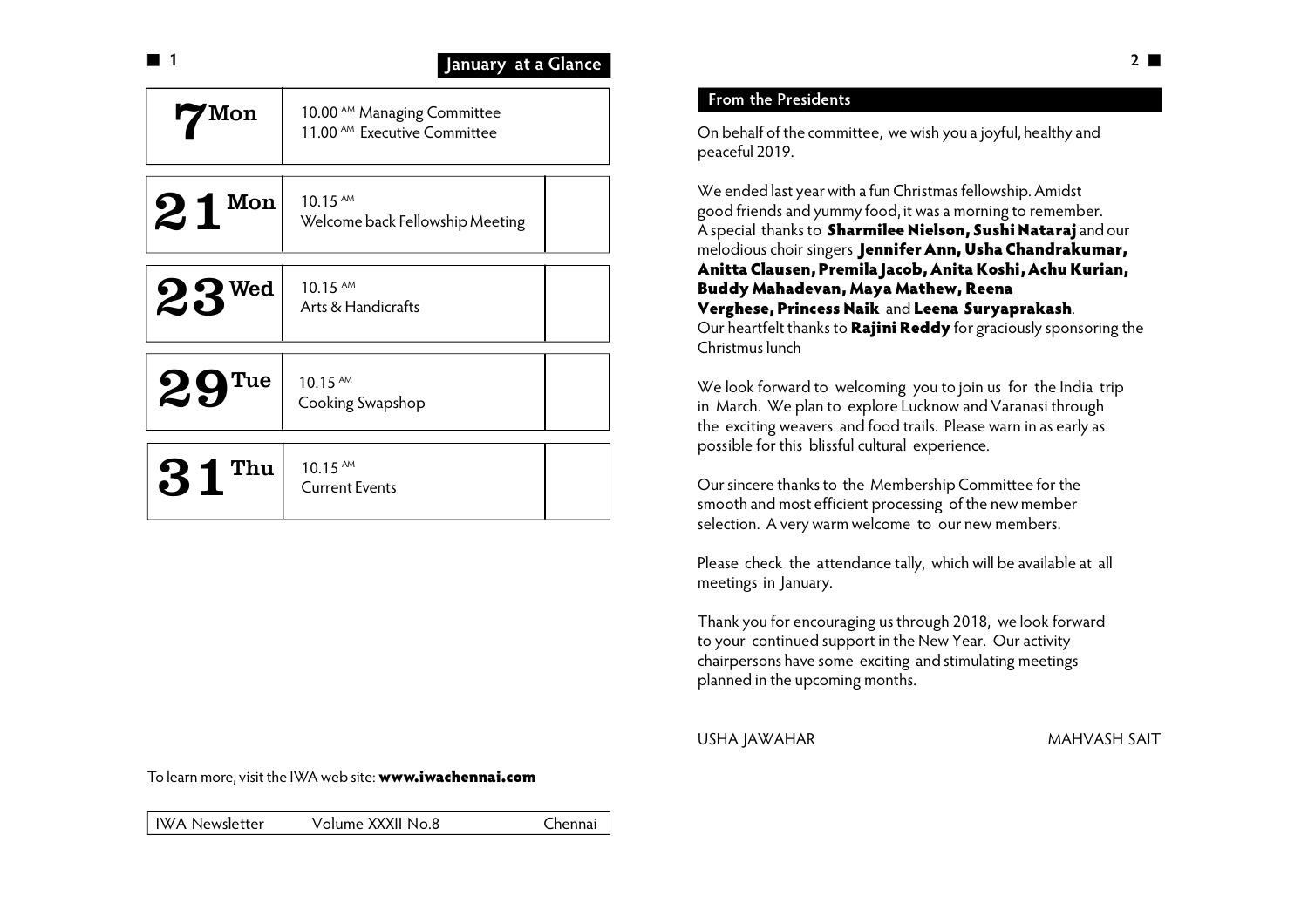### **From the Membership Secretary**

From among the applications received by the Membership Committee **Shefalii Dadabhoy** has been selected as Special Guest and will continue in the same status until April 2020. In our Bye-Laws Rule 10 Clause L regarding special guests, the amended No:8 of the guidelines to Membership Committee under Annexure 1 shall apply.

I thank every member of the Membership Committee for their dedication, effort and meticulousness in their selection process.

#### JEYASREE RAVI

#### **We are happy to welcome our new Non-Indian member**

### **Renuka Sabanayagam (USA)**

16, Bishop garden Off greenways road Chennai 600028 Mobile:+91 9380848301 Landline:044-24938807 Email:renusabanayagam@gmail.com

#### $7$ Mon 10.00 AM Managing Committee 11.00<sup>AM</sup> Executive Committee

Writers Cafe 98, Peters Lane, Royapettah Chennai 600 086

Meetings hosted by **Banu Singh** and **Rigmor Ekstrand**



### **Welcome Back Fellowship**

Please join us for a morning of fun and laughter as we come together for the first IWA meeting of 2019.

Lets start this year by strengthening our bonds of friendship and goodwill.

**Come dressed in shades of Blue** - associated with intelligence, tranquility and courteousness - qualities of the quintessential IWA woman!

Please note this is a **members** only meeting.

USHA JAWAHAR MAHVASH SAIT

THE BOARD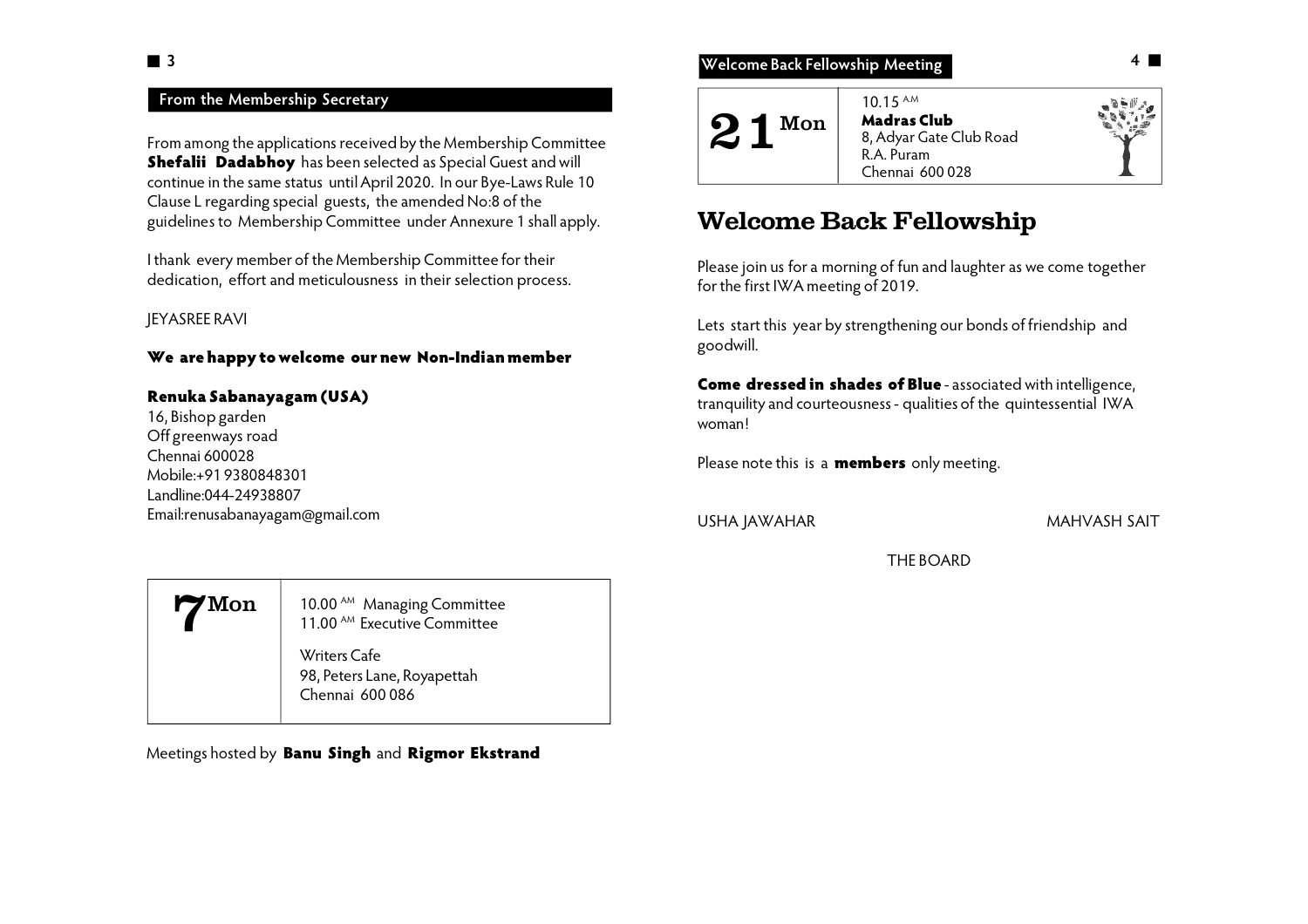





## **Varnam: Colours; an ode to colourful India**

Varnam is a multi-award winning social enterprise that has been working with artisans in Channapatna for over six years.

Our speaker **Karthik Vaidyanathan**, the founder of Varnam, hails from the Chettinad region of South India. Born and brought up in Mumbai he currently resides in Bangalore. An Engineer-MBA by qualification, Karthik has no formal training in design. Varnam was born in late 2011 during Karthik's trip to Mysore enroute Channapatna. The colourful toys of Channapatna left him fascinated and created in him, an urge to learn more about the craft.

Karthik's endeavor is to merge his aesthetic sensibilities and design philosophy into traditional crafts. His thought is to reorient our crafts to the modern context by ensuring that each design has a utilitarian value in the present times. The result is a series of designs interpreting this two hundred old toy-making craft in the home and lifestyle space that includes lighting; kitchen, dining and bar accessories; children's room décor and toys.

We thank **Sheetal Parakh** for being our day facilitator.

BANU SINGH RIGMOR EKSTRAND



# **Chutney Chatter**

As we all know, there are so many types of chutneys prepared in India which are traditional not just to our own homes but even the community we come from. With great pleasure, we invited a few of our very own members to share a chutney recipe which is unusual in their kitchen.

In the festive spirit and one for sharing joy, join us in learning some new chutney recipes which the ladies will proudly share, so we can try them out in our own homes.

We thank **Naina Shah** for being our day facilitator

Looking forward to sharing chutney recipes and chatter with you.

Hope you will join us for this wonderful morning.

NANDI SHAH NALINI PANDAY